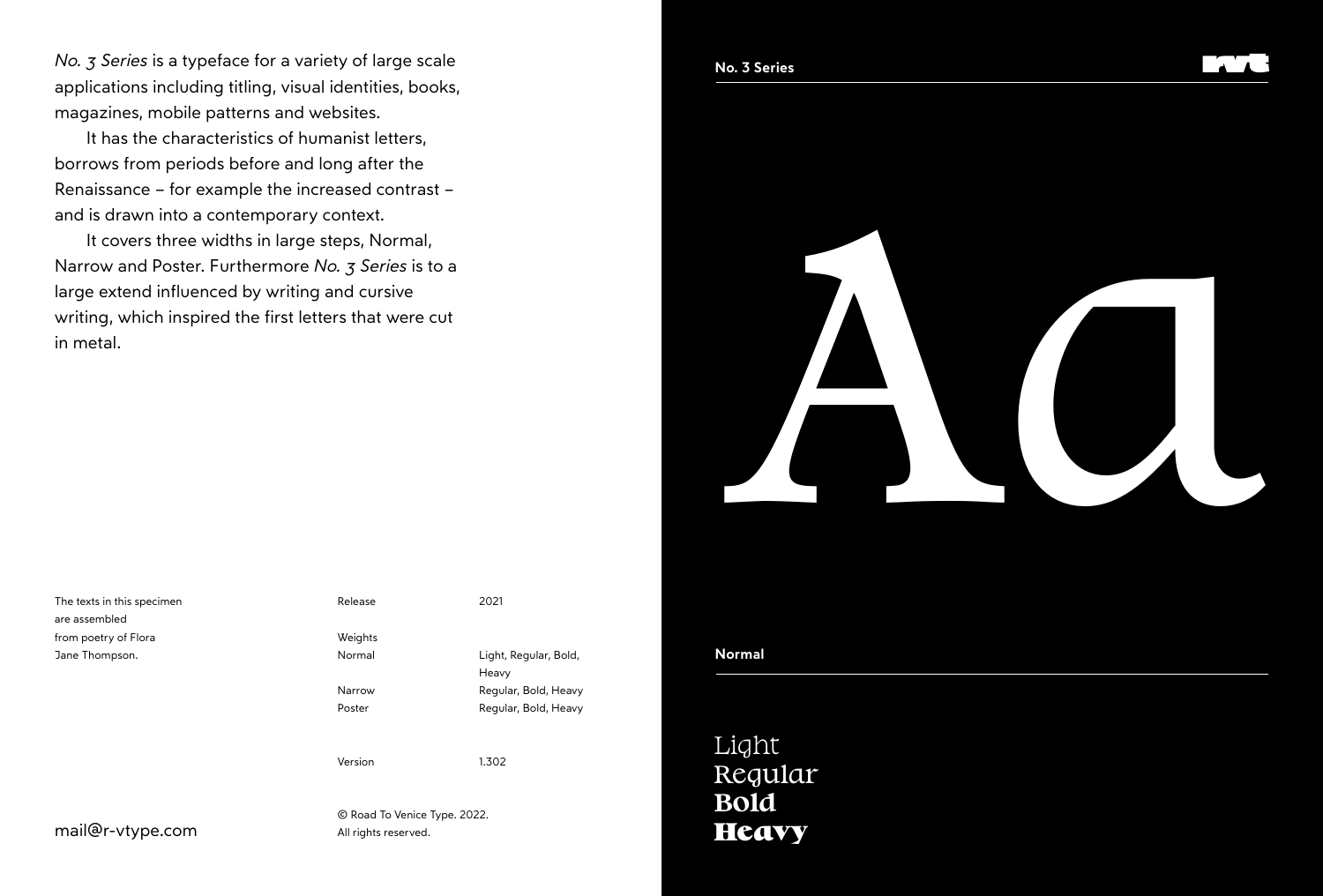ABCDEFGH abcdefghijk 012345678! Light

Regular

### ABCDEFGH abcdefghijk 012345678!

Bold

### **ABCDEFGH abcdefghijk 012345678!**

Heavy

### **ABCDEFGH abcdefghijk 012345678!**

Weights Selected glyphs and the selected glyphs of the Selected glyphs Selected glyphs of the Selected glyphs of the Selected glyphs of the Selected glyphs of the Selected glyphs of the Selected glyphs of the Selected glyp

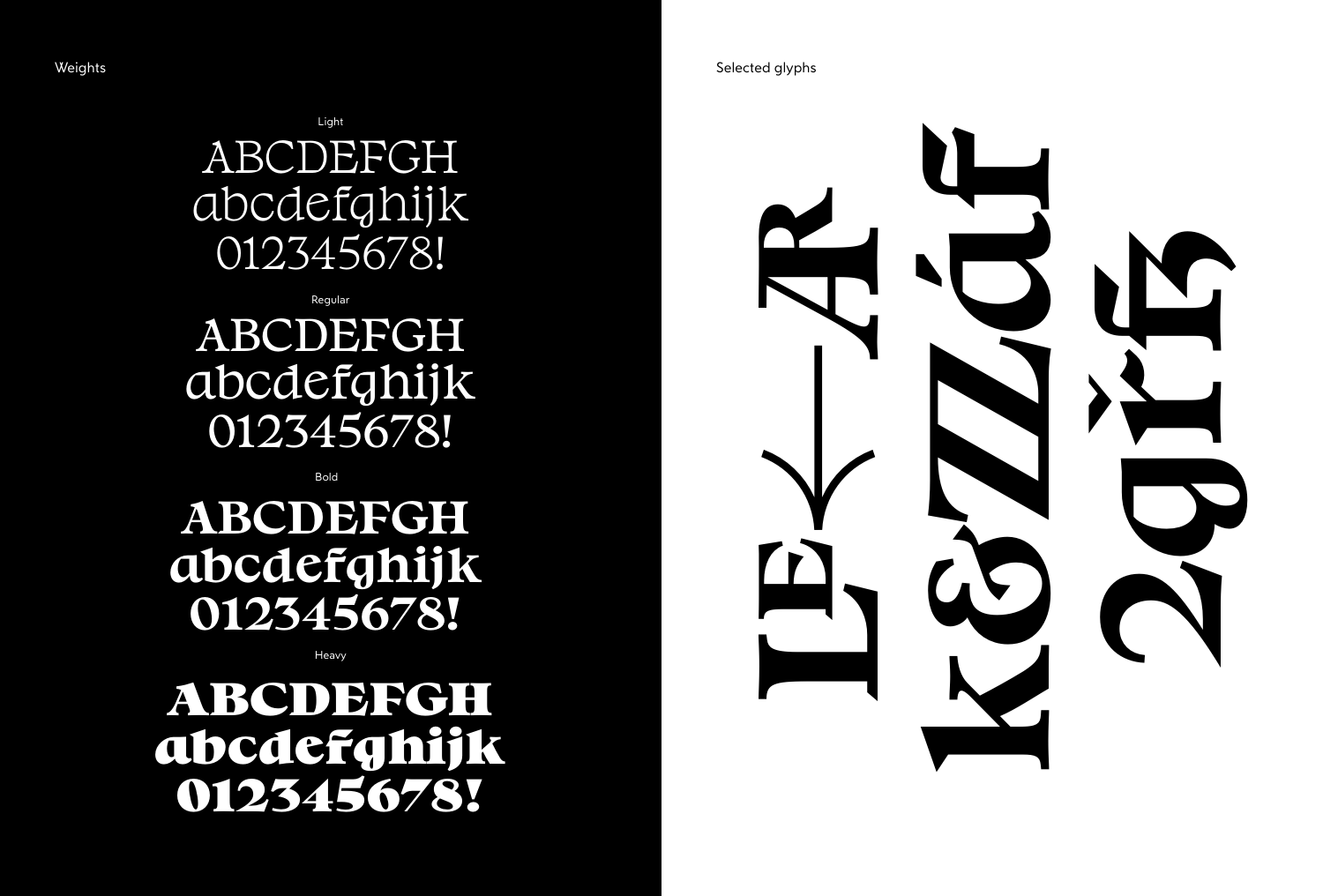#### 9 / 12 pt

THE FIRST FOUNDERS had not a common standard of height, thickness or other magnitude, and consequently the shape of the letters cut and cast by them differed very widely. It is an easy matter in an old book to identify the type there used as having been employed in another book, and to

state in what printing-office the work was prepared. To some extend the productions of two of the present foundries can still be told apart from all the others, as there are differences which serve to mark them. The printers of the cradle age generally cast their own type and made their own

### 18 / 20 pt

SHADE TO rescue him Captive in its, shadowy bars, Glimmering multitudinous stars Burn to orange; pale, and die— As dawn light 90.00

38 / 38 pt / -5 tracking

### AS DAWN-light steals across 36

65 pt / -10 tracking

SKY; lark 3

#### Light Regular Regular Regular Regular Regular Regular Regular Regular Regular Regular Regular Regular Regular

65 pt / -5 tracking

# Trees dip

### 36 / 38 pt

### THEIR bows to 4.1<sup>®</sup> [slake] Day's green

### 18 / 20 pt

FIRES IN THE 105 enchanted lake. Along the shore, beneath the trees,

A drift of wan anemones Bow their heads 12345  $...$ :!?[]{}()/--\*&%@

#### 9 / 12 pt

THE FIRST FOUNDERS had not a common standard of height, thickness or other magnitude, and consequently the shape of the letters cut and cast by them differed very widely. It is an easy matter in an old book to identify the type there used as having

been employed in another book, and to state in what printing-office the work was prepared. To some extend the productions of two of the present foundries can still be told apart from all the others, as there are differences which serve to mark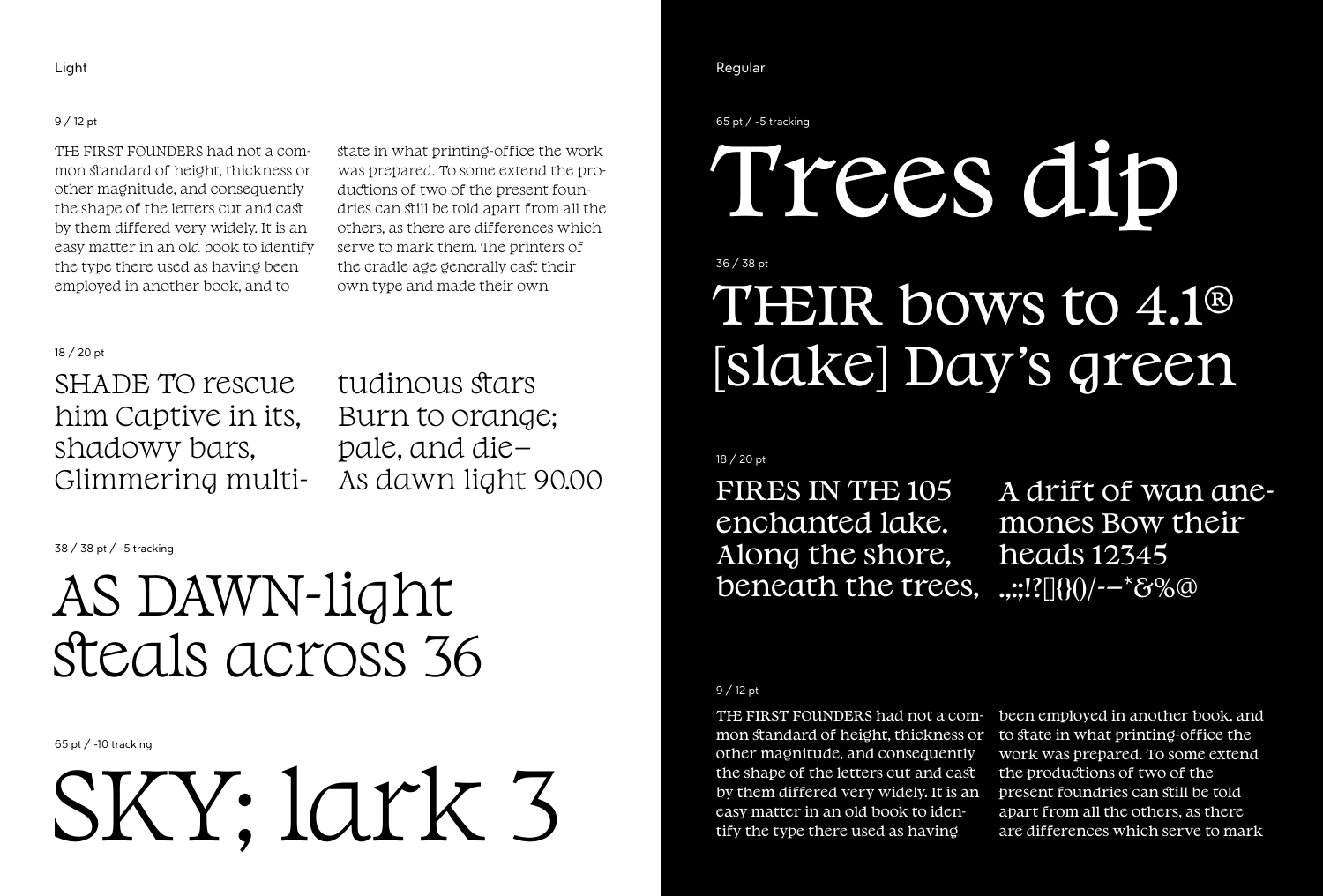### 65 pt **Their 7**

38 / 38 pt

# **«HEADS, and» shiver and 203**

### 18 / 20 pt

**SWOON mourning Net of shade to for the drowned rescue him. Capmoon. Stark aca-tive in its cias cast a dim**

**1234567890.,:;!?**

#### 9 / 12 pt

**THE FIRST FOUNDERS had not a common standard of height, thickness or other magnitude, and consequently the shape of the letters cut and cast by them differed very widely. It is an easy matter in an old book to identify the type**

**there used as having been employed in another book, and to state in what printing-office the work was prepared. To some extend the productions of two of the present foundries can still be told apart from all the others, as**

Bold **Bold** Heavy and the second second second second second second second second second second second second second second second second second second second second second second second second second second second second

#### 9 / 12 pt

**THE FIRST FOUNDERS had not a common standard of height, thickness or other magnitude, and consequently the shape of the letters cut and cast by them differed very widely. It is an easy matter in an old book to identify the type there used**

**as having been employed in another book, and to state in what printing-office the work was prepared. To some extend the productions of two of the present foundries can still be told apart from all the others, as there are differences which**

18 / 20 pt

### **The floods are out at Welborough:The encroaching**

**waters creep and moan; One gaunt old 0.6 willow stands**

#### 38 / 38 pt / -5 tracking

## **Reflected in a steely glass; 56**

65 pt / -10 tracking

**(Lanes) 2**